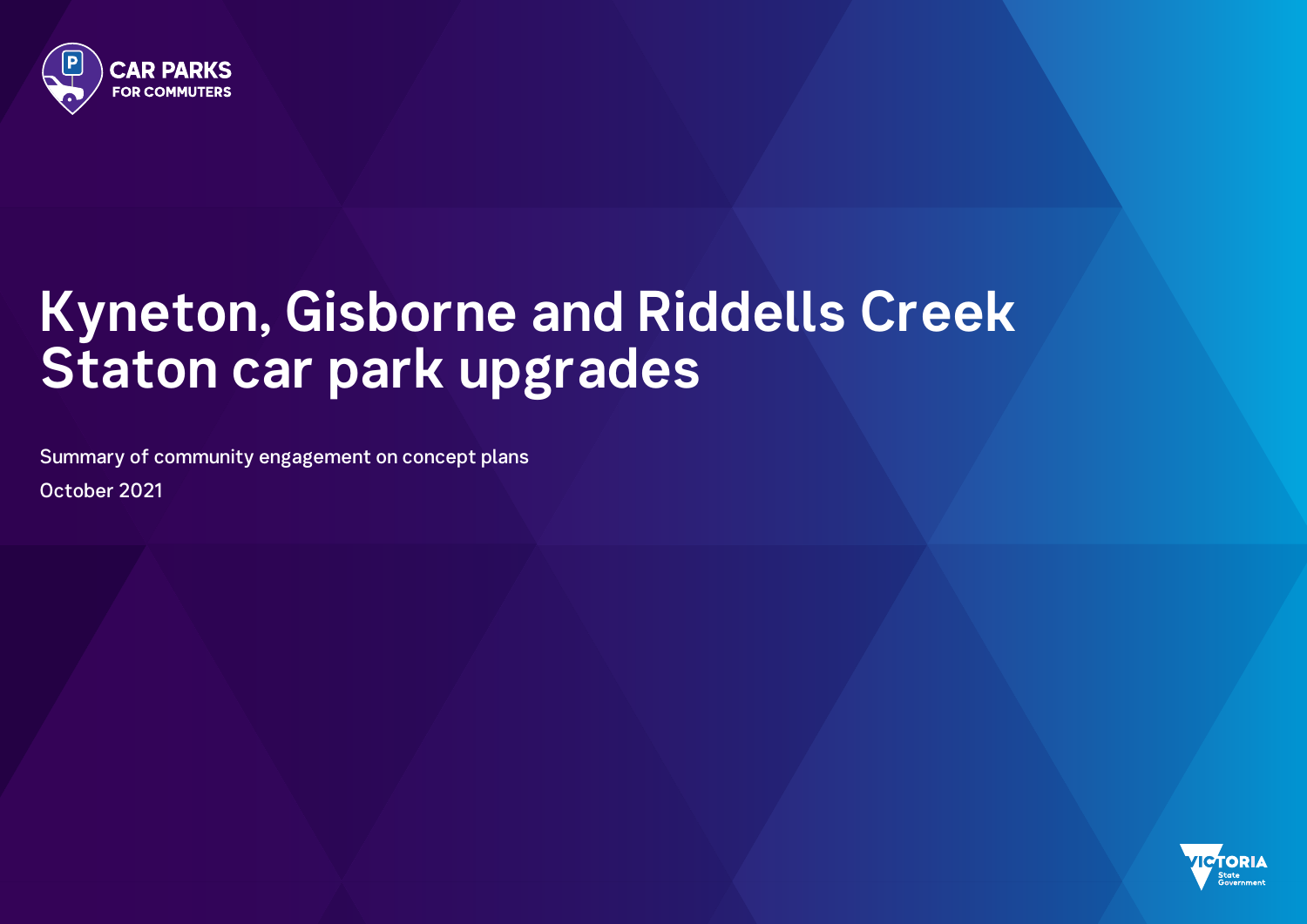# **Overview**

# About the project

As part of the Victorian Government's Car Parks for Commuters program, car parks are being built and upgraded at Kyneton, Gisborne and Riddells Creek stations, to make it easier to catch the train.

- At Kyneton Station we are planning to add 50 extra car spaces including one accessible space.
- At Gisborne Station we are planning to add 100 extra car spaces including four accessible spaces.
- At Riddells Creek Station we are planning to add 50 extra car spaces including three accessible spaces.

In addition to extra car parking spaces, these upgrades will deliver:

- extra bicycle hoops parking at the stations
- upgrades to safety and security with CCTV and lighting

In March and April 2021, we presented concept designs to the Macedon Ranges community seeking further input to inform the next stage of design.





An online survey was hosted on the Victorian Government's Engage Victoria website from Wednesday 10 March to Wednesday 7 April 2021. The survey was promoted in the Midland Express newspaper, widely on social media by VicTrack and other government partners, signage was placed at the three stations, and a letter was distributed to more than 60 local properties and community groups.

Between these methods of engagement, we had input from 58 individuals and organisations to help inform the design of the car park upgrades.

## Who we heard from

More than 677 people visited the Engage Victoria site to look at the car park designs. There were 28 responses about the Riddells Creek Station car park, 17 responses about Gisborne Station car park and 13 responses about the Kyneton Station car park. Most respondents were frequent travellers (taking two or more trips weekly), who lived within five kilometres of the stations.



#### Respondents live within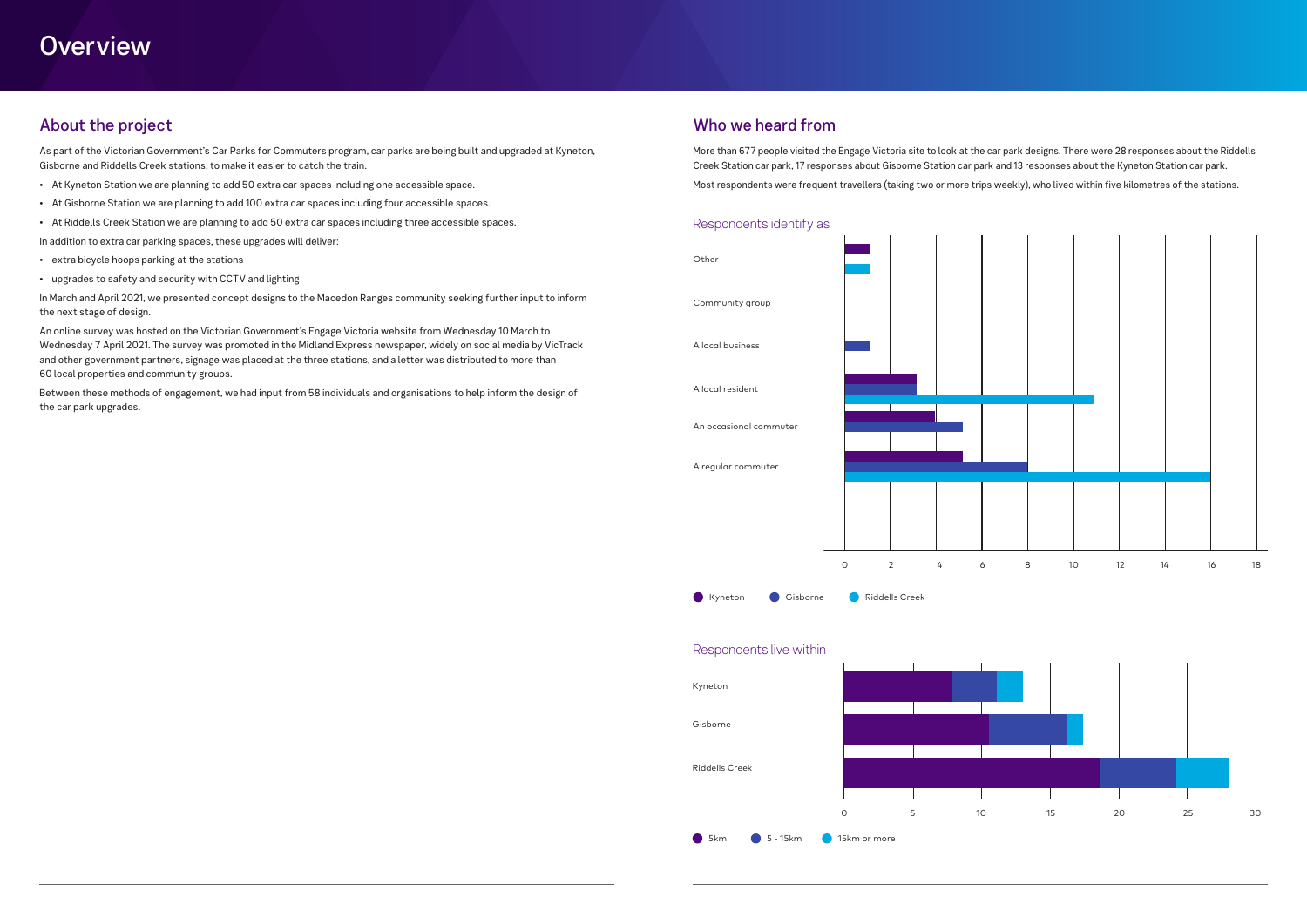

# Site plan



# Gisborne concept design



# Kyneton concept design and the state of the state of the Riddells Creek concept design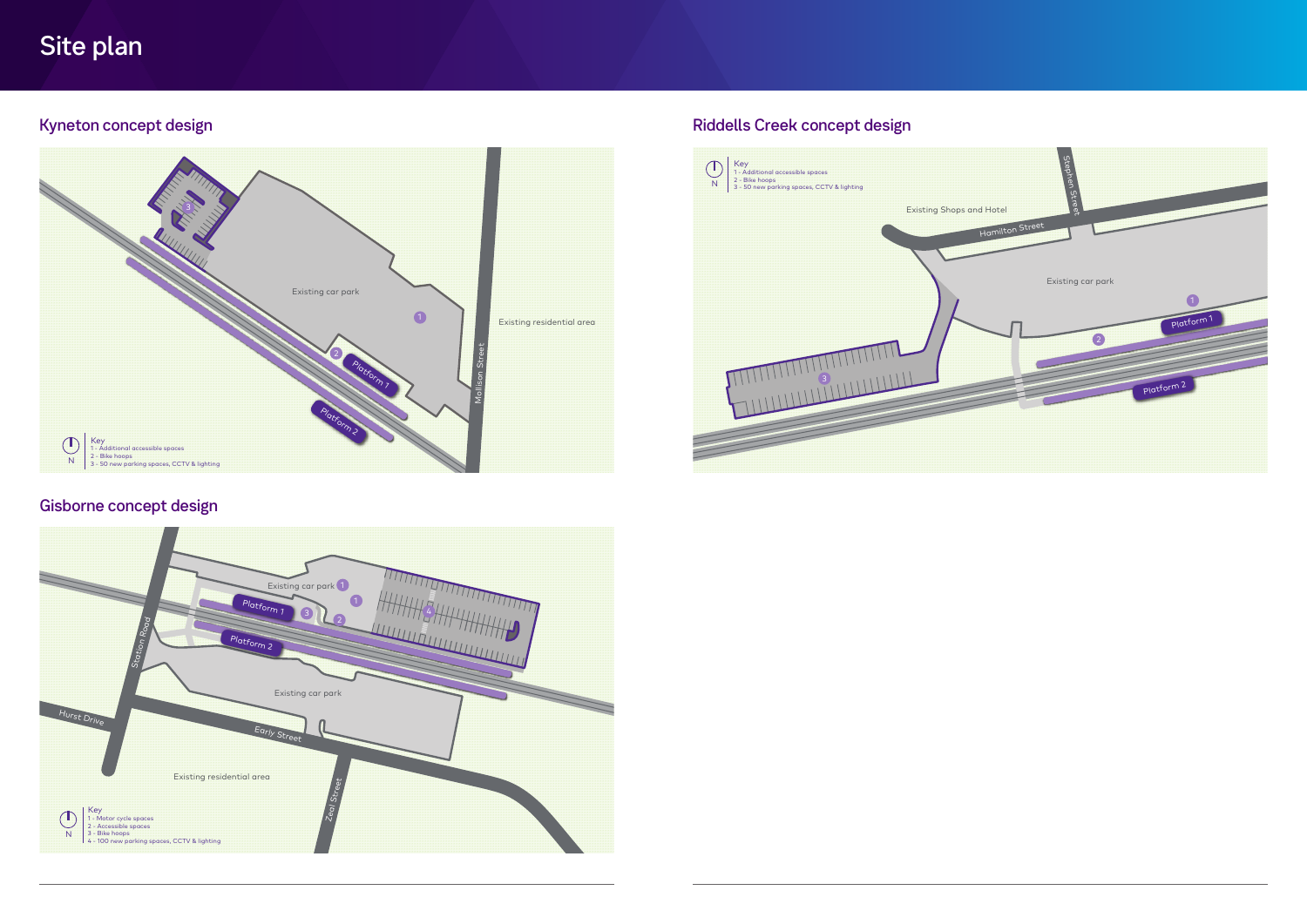#### What is most important to respondents about the station car park upgrades?

The most common response about what is most important, across all three sites is safe pedestrian access. However, respondents to the Riddells Creek Station survey were more likely to rate the increase in car parking spaces as the most important thing about car park upgrades.

For Gisborne Station, respondents indicated that safe pedestrian access, protecting the natural environment and the increase in car parking spaces was most important. The importance of improving bicycle facilities varied among respondents.

For Kyneton Station, respondents put highest importance on safe pedestrian access, protecting the natural environment and the increase in accessible car spaces. Again, the importance of improving bicycle facilities varied among respondents.



Kyneton Gisborne Riddells Creek

For Riddells Creek Station, respondents put the highest importance on increasing car parking spaces, as well as safe pedestrian access and improved safety with CCTV and lighting. As a high number of responses came from station users, the responses did not indicate that there was significant concern about minimising the construction impacts on the local streets.

These findings reflect feedback in the open comments section from respondents about the following themes:

#### Catering for future growth – delivering more car parks

 underpasses to make it safer for people needing to cross the tracks. Some feedback about Riddells Creek Station also suggested that pedestrian crossings could be improved with bridges and

A number of respondents for the Riddells Creek Station survey and a few respondents for the Kyneton Station survey indicated that the car park projects should look to cater for the short-medium term growth of the community, so that they don't need to be done again in only a few years time.

For many respondents, 50 car spaces at Riddells Creek Station are not perceived to be enough for the current growth in commuters using the station. Additionally, respondent comments noted that the cheaper V/Line ticket cost at Riddells Creek Station (zone 2) encourages commuters to use this car park over Gisborne Station.

There are many housing developments underway nearby, which is also a contributing factor to Riddells Creek Station's popularity. A few comments suggested that the southern side of the tracks could be developed as a larger car park catering for higher numbers of commuters.

#### Preserving and enhancing native vegetation

Some respondents would like to see native trees, shrubs or grasses planted surrounding the car parks to provide shade on hot days, or to complement the rural landscapes around the stations. A high number of respondents indicated that protecting current trees was important or very important in their response to question three.

#### Ensuring safe and easy pedestrian access in well-lit areas

Several comments from respondents indicated that ensuring pedestrians can walk safely between the station and the car parks was of upmost importance. Lighting and CCTV was commonly cited as a 'must-have' as well as footpaths that link directly from the new car park to platform entrances.

#### Cycling facilities, trails and integration with other public transport

Not all respondents felt that cycling facilities were a top priority, but the moderate numbers that indicated bicycle parking is important suggest that there are a number of cyclists using the stations and they discuss their preference on the types of bike parking – lock up sheds and 'boxes'.

A number of respondents indicated that well considered integration of bus and coach parking within the car parks and use of entries and exits is an important consideration for ease of use for commuters.

#### Looking at emerging trends in travel – such as greater cycling and walking, as well as use of electric vehicles

There were a number of comments on the emerging use of electric vehicles and e-bikes prompting requests to consider charging facilities to future proof the car parks.

Similarly, integrating entry points and footpaths with local bicycle and walking trails was also encouraged.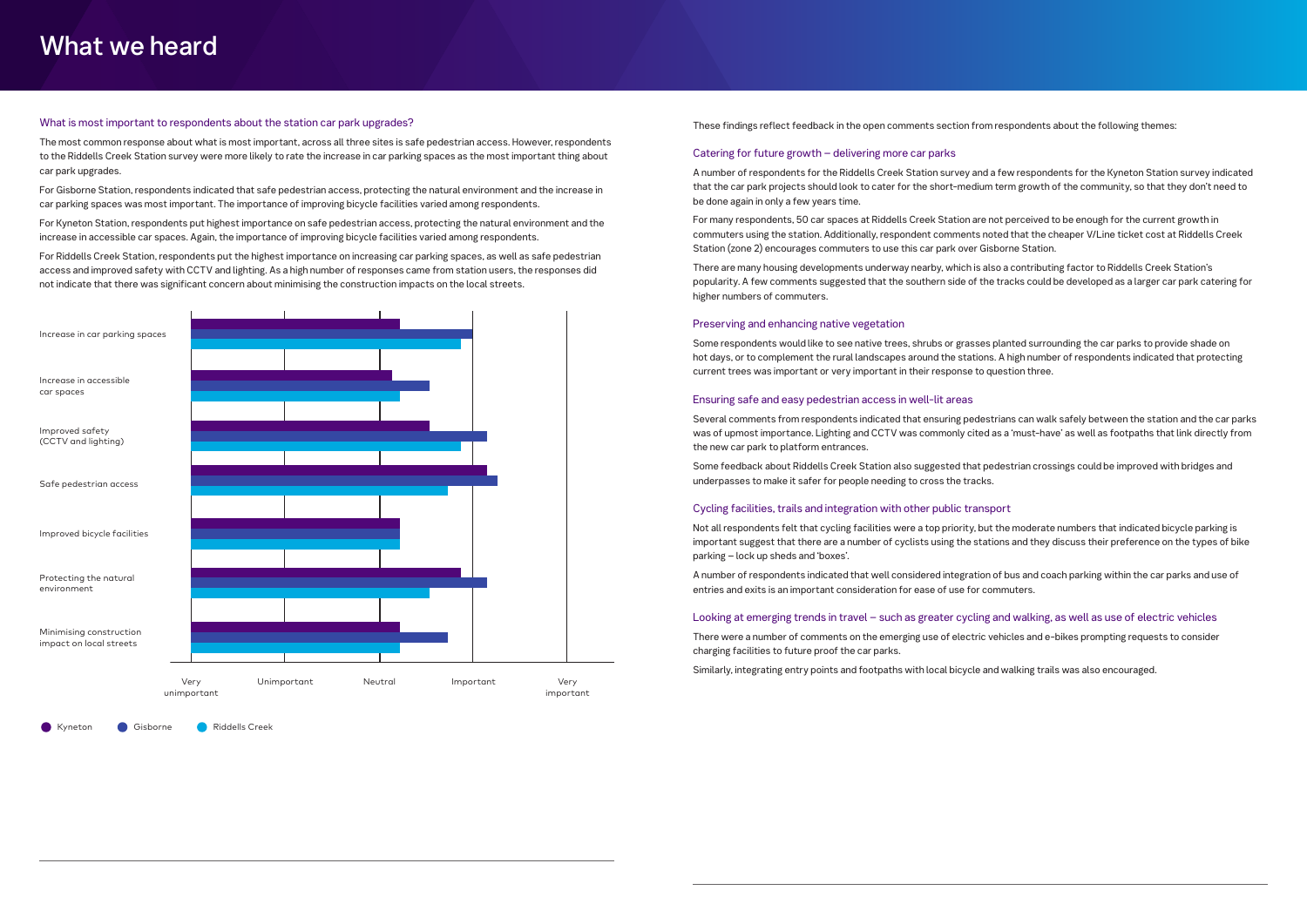## What changes were suggested to the car park concepts?

#### Kyneton

Suggested improvements to the proposed concept layout and current car parking included:

- Considering the need for more than one entry and exit to the car park.
- Adding additional gates at the car park entrance for public transport use only.
- Adding clear and designated coach facilities within the car park for rail closures.
- Clearer kiss-and-ride parking.

Suggestions outside of the car park scope included:

- Improving the car park on Lauriston Reservoir Road near platform 2 and making this the 'active' side of the station so pedestrians don't have to cross the tracks.
- Building more than 50 car spaces to cater for future growth.

#### What we're doing

VicTrack is reaching out to local bus operators, together with the Department of Transport, to examine the options for coach parking and access points.

The site identified for the new car park allows for the least interruption to train services and the existing car park, based on analysis done by the Department of Transport. Future discussions about the Lauriston Reservoir Road site will be subject to broader planning with the department about growth in commuter patronage.

#### Gisborne

Suggested improvements to the proposed concept layout and current car parking include:

- Adding trees for both aesthetics and shading, using locally indigenous plants.
- Creating clearer lines on the road near the entrance to the platform 2 park to indicate the entrance and exit.
- Adding an extra entrance to the platform at the eastern end of platforms 1 and 2 to promote parking at the back of car parks to encourage walking from the back of the car parks to the station.
- Adding enhanced CCTV, lighting and security patrols.
- Avoiding placing concrete islands between each car park, and putting painted lines only, to accommodate larger cars.
- Considering a turning circle at the end of the car park for V/Line replacement buses.
- Adding a turnaround point closer to the entrance to platform 1 to avoid people having to drive through the entire car park.
- Ensuring the cycle hoops are off the walkway for clear pedestrian access.
- Providing some of the accessible car parks under cover to protect from inclement weather.
- Ensuring the future location of the Macedon bike trail is not compromised by car park entry and exit points.

Suggestions outside of the car park scope included:

- Improving the southern side car park.
- Adding a pedestrian crossing at the eastern end of the platforms.
- Providing electric vehicle to grid charging facilities and e-bike stations with charging points in a secure location.

#### What we're doing

In our final construction designs, we will consider the points about turning circles, clearer lines on the road and no concrete islands, and the location of bike hoops. We will work with V/Line to investigate the safety and feasibility of extra entrances to the platform and are in discussions with Macedon Ranges Shire Council about the location of the rail trail with respect to the car park to ensure safe passage for cyclists and walkers. CCTV and lighting in the new car park will be planned carefully to maximise safety in the parks.

We will refer feedback about the improvements of other car parks to the Department of Transport.

Car parks will be maintained by V/Line, which has strict guidelines around planting trees over car spaces to ensure they do not drop branches onto cars. We will work to ensure any plantings are low-risk and low-maintenance.

#### Riddells Creek

A major point of feedback from more than 60 per cent of respondents suggested that 50 car spaces will not be enough to cater for either the current population using Riddells Creek Station, nor the expected growth in the area, given nearby housing developments. Respondents were concerned that the current demand and growth will mean that another project will be needed to expand the car park to meet demand.

Other suggested improvements to the proposed concept layout and current car parking included:

- Creating a walking track from the new car park to the pedestrian crossing gate that avoids the access road and any entering cars.
- Creating an additional wider separate entry/exit to Hamilton Street, closer to the current car park to prevent a bottleneck and improve visibility.
- Ensuring there is excellent lighting and CCTV, as the location is perceived to be quite isolated and a safety concern for commuters.
- Planting appropriate trees and drought tolerant scrubs and grasses in the new car park to ensure the space is well shaded and keeps the look and feel of the Riddells Creek village.
- Ensuring that if bike hoops are located in the garden bed, there is minimal disruption to the garden that was planted and is maintained by volunteers.

Suggestions outside of the car park scope included:

- Creating a pedestrian underpass or bridge to access platform two.
- Considering a Myki reader on platform two.
- Dealing with the birds in trees in current car park that create mess on people's cars and leave empty parking spaces.
- amongst the Riddells Creek activity centre.

• Considering building the car park on the southern side of the tracks, off Daffodil Lane, to avoid future traffic impacts in the

#### What we're doing

To ensure that commuters can get safely from the new car park to the platform and avoid traffic in the existing car park, a dedicated footpath will be provided to between the new car park and the existing pedestrian crossing at the west end of the platform.

As with other car parks, the CCTV and lighting in the new car park will be planned carefully to maximise commuter safety.

Working within the V/Line guidelines for the maintenance of car parks, we will ensure any vegetation is low-risk and low maintenance, with a preference for native and drought tolerant plants. We will ensure the location of bike hoops have minimal disruption to the existing planted garden beds.

VicTrack will continue to liaise with Macedon Ranges Shire Council on the car park layout for the proposed new entrances and exits. Feedback about the number of spaces, Myki machines and pedestrian overpasses will be raised with the Department of Transport

for their consideration in future planning for the station.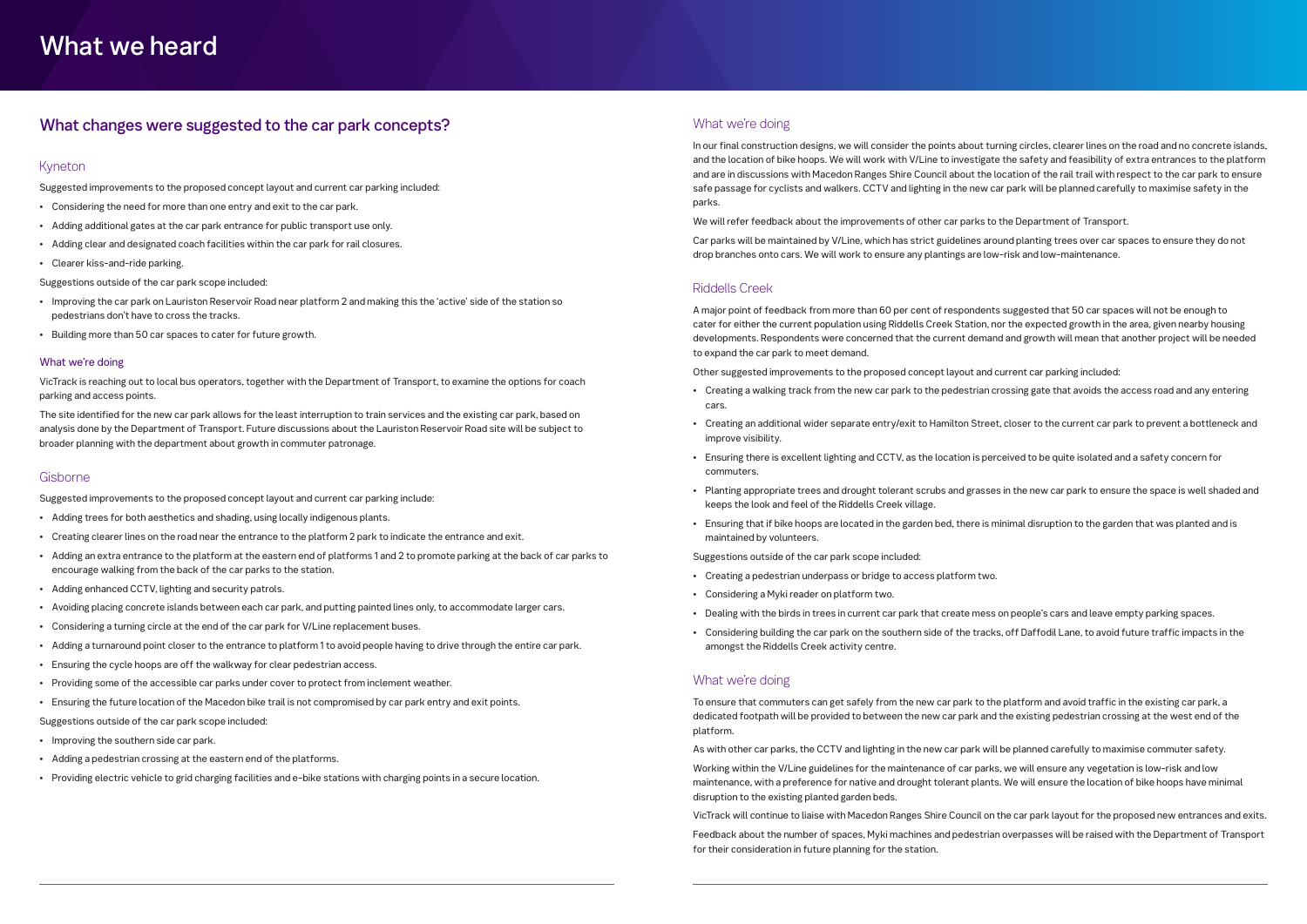# Minimising construction impacts

#### What are people most concerned about during construction?

For each of the car parks, the loss of car parking during construction is the highest concern. However, many respondents indicated, particularly in Riddells Creek and Kyneton, that they had no concerns about construction.

In line with respondents indicating vegetation was important to them, loss of vegetation and trees rated strongly as a concern. The high number of respondents identifying as commuters, and not residents, is a key consideration in the responses around 'concerns'.

## Suggestions given to reduce construction impacts include:

#### Kyneton

- Completing construction quickly to minimise noise and dust and traffic impacts on the local community.
- Retaining as many trees as possible.
- Using recycled asphalt and pervious pavements.
- Providing temporary car parking on other side of Mollison Street as done during previous car park constructions.

#### **Gisborne**

- Completing construction quickly.
- Ensuring planting of vegetation and trees, as many people are concerned about loss of natural landscape and the rural feel.
- Respecting the impact on residents regarding early morning start times.
- Considering a workers' car parking area before construction starts so this doesn't become an issue for local residents.
- Respecting speed limits as there is a school nearby.
- Working during peak hours when most people are at work and not during school pick up times.
- Having clear signage and communications about alternate routes.
- Ensuring there are adequate parking spaces at all times during construction.
- Providing temporary car parking on the east side of the southern car park as done during previous car park constructions.



#### Riddells Creek

- Respectfully caring for the health of large heritage trees.
- Avoiding construction during major events in the area.
- Creating alternative car parking options during construction, within two minutes' walk.
- Clearly communicating timeframes, impacts and alternatives so that people can plan ahead.
- Avoiding construction during the morning peak as the car park is busy from 5.30am onwards.
- Concluding construction in low volume commuter times for example, construction over Christmas holiday period when weather is usually fine.

#### What we're doing

VicTrack will ensure it communicates with car park users about the timeframes and details of construction and where alternative parking is available, should it be required, so that commuters can plan ahead.

Construction will be scheduled to be completed as quickly as possible with minimal impact on local residents. We will work with the construction company to complete works that have an impact on access into the existing car park or station outside of peak hours.

#### Key concerns during construction

#### Next steps

The feedback we have received on the car parks will be taken into account as we finalise the car park designs. Following further design and planning work during 2021, the proposed location for the new car park at Riddells Creek changed. It is now to the east of the existing car park with access via Hamilton Street. The community is being given a further opportunity to provide feedback on the new location in late 2021.

### Stay up to date on the projects

Stay up to date on the projects by visiting victrack.com.au/projects or emailing projects@victrack.com.au